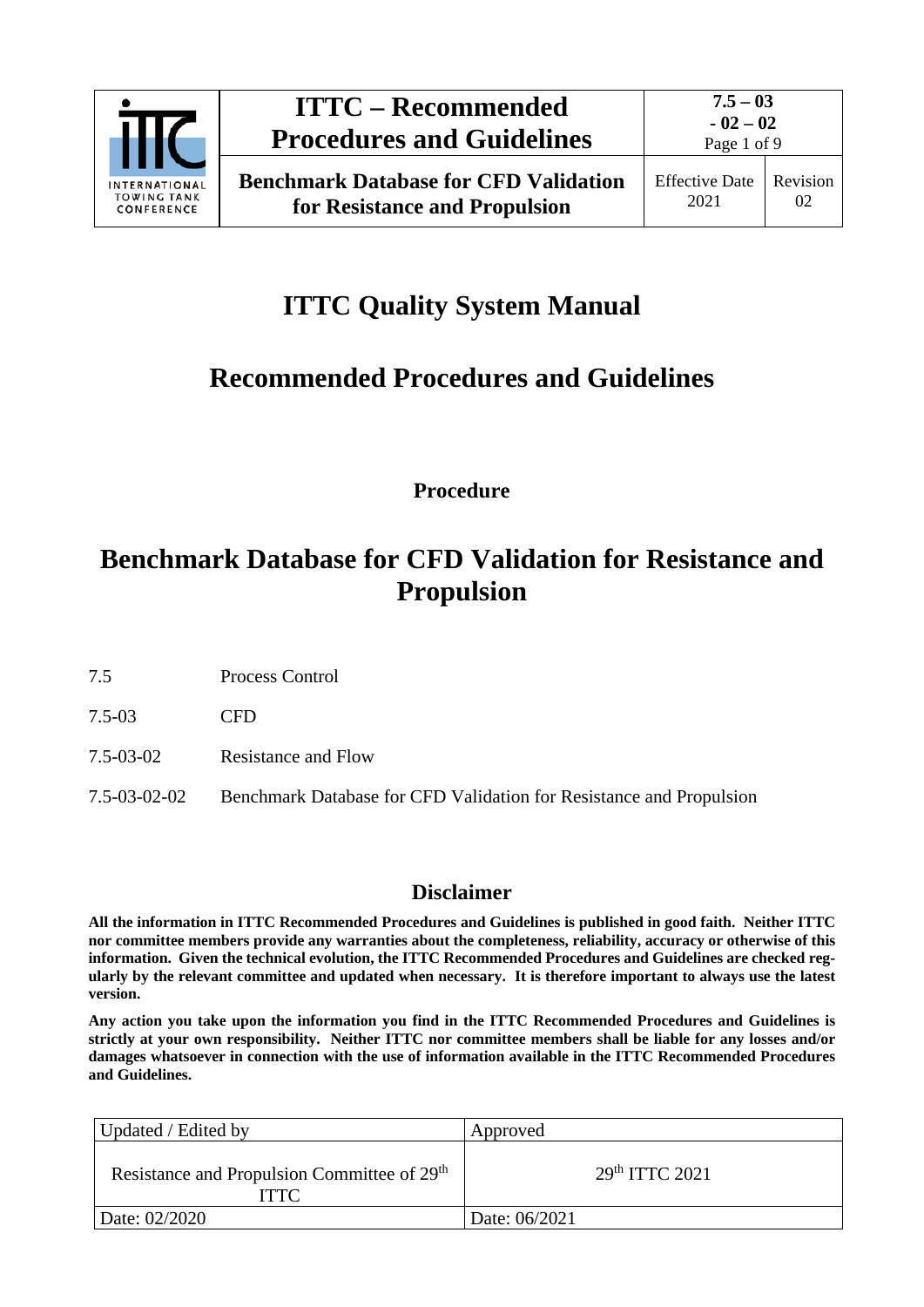

## **Table of Contents**

- **1. [PURPOSE OF PROCEDURE](#page-2-0) .............3**
- **3. REFERENCES [.....................................](#page-5-0) 6**
- **2. [BENCHMARK DATABASE FOR CFD](#page-2-1)  [VALIDATION FOR RESISTANCE](#page-2-1)  [AND PROPULSION](#page-2-1) .............................3**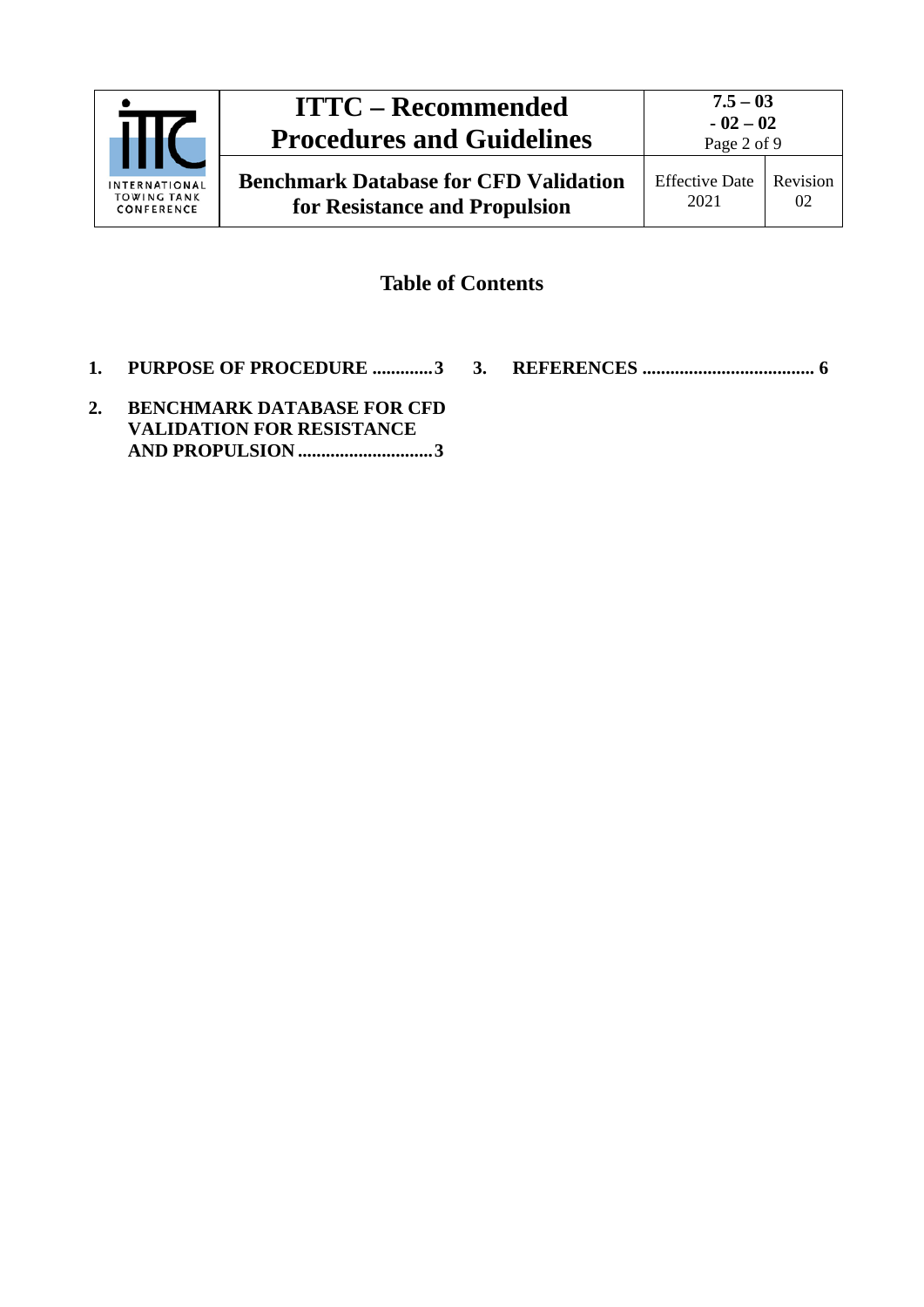

## **Benchmark Database for CFD Validation for Resistance and Propulsion.**

#### <span id="page-2-0"></span>**1. PURPOSE OF PROCEDURE**

Provide a listing of the benchmark database for CFD validation for resistance and propulsion.

### <span id="page-2-1"></span>**2. BENCHMARK DATABASE FOR CFD VALIDATION FOR RESISTANCE AND PROPULSION**

Rapid advancements in the development of CFD and EFD provide the necessary tools for realization of simulation based design. However, validation and calibration are also required, which creates the need to maintain a current evaluation of databases for CFD validation with regard to status and future uses and requirements. This has been a continuing goal of the RC with specific focus on the surfaceship model-scale database and on data of relevance to resistance and propulsion and validation of RANS codes. The present evaluation provides an update over that reported by the 21<sup>st</sup> RC (ITTC, 1996) and is recommended for adoption. The effort was important in preparation for the upcoming Gothenburg 2000 Workshop on CFD in Ship Hydrodynamics (Gothenburg, 2000) as an aid in selection of benchmark cases. The Gothenburg 2000 CFD Workshop will compare viscous CFD codes and data for cargo/container, combatant, and tanker hull forms with and without a free surface. A database evaluation was also done recently for aerospace applications (Marvin, 1995); however, the emphasis is more on building block experiments than practical geometries.

The previous evaluations were updated by down selection and inclusion of both unbeknownst and newly acquired data. The down

selection is based on the recommendations of the 21st RC for cargo/container [Hamburg Test Case (HTC)], combatant [David Taylor Model Basin (DTMB) model 5415 (5415)], and tanker [Ryuko-Maru (RM)] geometries which required that full-scale data and/or ship existed along with the Series  $60 \text{ C}_B = 0.6 \text{ (S}60)$ cargo/container and HSVA tanker geometries since the data and previous use are extensive. Unbeknownst data for a tanker (DAIOH) and newly acquired data for cargo/container (KCS) and tanker (KVLCC) geometries are also included since the data is extensive and holds promise for CFD validation.

The evaluation procedures followed those described by the  $21<sup>st</sup> RC$  (ITTC, 1996). The data was organised in summary and detailed tables and evaluated using criteria developed for geometry and flow, physics, CFD validation, and full scale as well as past uses. Conclusions are also provided with regard to the available data and past uses and recommendations provided for future uses of the available data (including Gothenburg 2000) and future data procurement. The evaluation was fairly extensive and therefore was only summarised in the 22nd RC report mainly with regard to the summary table and recommendations. Stern et al. (1998) provides the complete evaluation, including references. The  $28<sup>th</sup>$  RC report includes a new benchmark database, which is a Bulk Carrier hull form with and without an energy saving device(ESD). The first Workshop on Ship Scale Hydrodynamic Computer Simulation (2016) hosted by Lloyd's Register included a new benchmark database for a 16900DWT general cargo vessel "REGAL" in 2018. The updated summary table and references are also provided below. Table 4.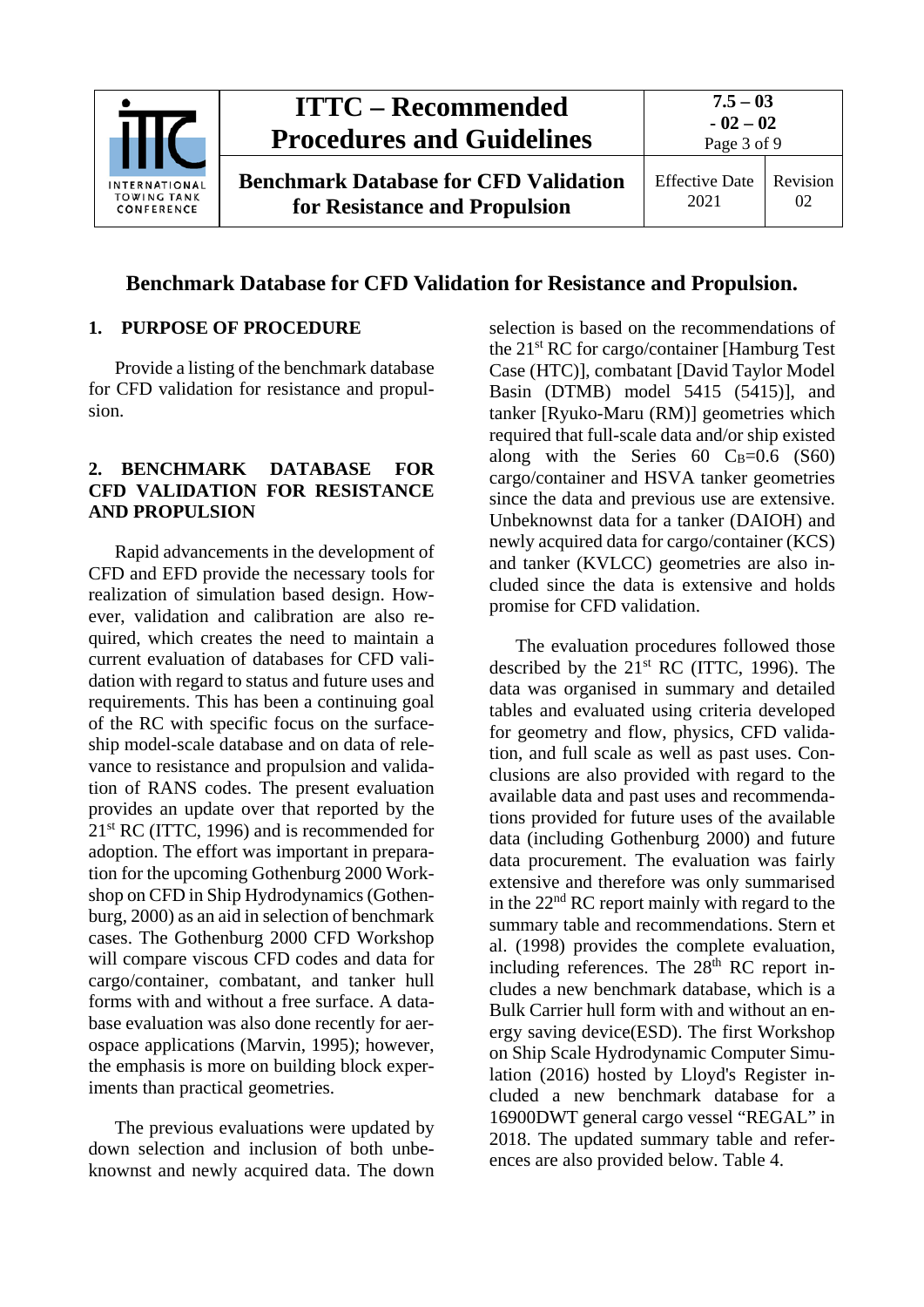

|     | Facility, propulsor, and data $\rightarrow$<br>↓<br>Database entry $\downarrow$       | Facility | Propulsor      | $_{\rm ESD}$ | EM        | Self propulsion | Sinkage and trim | Surface pressure | Wave profile | Wave elevation | Wave elevation | Mean velocity | Mean pressure | Turbulence |
|-----|---------------------------------------------------------------------------------------|----------|----------------|--------------|-----------|-----------------|------------------|------------------|--------------|----------------|----------------|---------------|---------------|------------|
|     | Cargo-container<br>Series 60 $C_B$ =0.600 (S60) Full-scale ship does not exist        |          |                |              |           |                 |                  |                  |              |                |                |               |               |            |
|     | 1.1 Cooperative Experimental Program                                                  |          |                |              |           |                 |                  |                  |              |                |                |               |               |            |
|     | ITTC (1984, 1987, 1990b)                                                              | tt, wc   | <b>WO</b>      |              | $\sqrt{}$ |                 | $\sqrt{ }$       | $\sqrt{}$        | $\sqrt{}$    | $\sqrt{}$      | $\sqrt{}$      | $\sqrt{}$     |               |            |
|     | Fry and Kim (1985)                                                                    | tt       | <b>WO</b>      |              |           |                 |                  |                  |              | $\sqrt{}$      |                |               |               |            |
|     | Ogiwara and Kajitani (1994)                                                           | tt       | <b>WO</b>      |              | $\sqrt{}$ |                 | $\sqrt{}$        | $\sqrt{ }$       | $\sqrt{}$    |                |                |               |               |            |
|     | 1.2 Osaka University & Iowa Institute of Hydraulic                                    |          |                |              |           |                 |                  |                  |              |                |                |               |               |            |
|     | Research                                                                              |          |                |              |           |                 |                  |                  |              |                |                |               |               |            |
|     | Toda et al., (1990)                                                                   | tt       | w, wo          |              | V         | $\sqrt{}$       |                  | $\sqrt{}$        | V            |                |                | V             | V             |            |
|     | 1.3 Iowa Institute of Hydraulic Research                                              |          |                |              |           |                 |                  |                  |              |                |                |               |               |            |
|     | Toda et al., (1992); Longo et al., (1993)                                             | tt       | <b>WO</b>      |              | V         |                 |                  |                  | V            | $\sqrt{}$      | $\sqrt{}$      | V             | V             |            |
|     | 1.4 Iowa Institute of Hydraulic Research<br>Longo and Stern, (1996)                   |          |                |              |           |                 |                  |                  |              |                |                |               |               |            |
|     | 1.5 National Technical University of Athens                                           | tt       | <b>WO</b>      |              | $\sqrt{}$ |                 | $\sqrt{}$        |                  | V            | $\sqrt{}$      | $\sqrt{}$      | V             | V             |            |
|     | Garofallidis, (1996)                                                                  | tt       | <b>WO</b>      |              | $\sqrt{}$ |                 |                  | V                | V            | $\sqrt{}$      | $\sqrt{}$      | V             | V             |            |
|     | 1.6 Osaka University Suzuki et al., (1998a)                                           |          |                |              |           |                 |                  |                  |              |                |                |               |               |            |
|     |                                                                                       | wt       | <b>WO</b>      |              |           |                 |                  |                  |              |                |                |               |               | V          |
|     | <i>Hamburg Test Case C<sub>B</sub>=0.645 (HTC)</i> Full-scale ship exists             |          |                |              |           |                 |                  |                  |              |                |                |               |               |            |
| 2.1 | <b>HSVA</b>                                                                           |          |                |              |           |                 |                  |                  |              |                |                |               |               |            |
|     | Lammers et al. (1989)                                                                 | S        | W              |              |           |                 |                  |                  |              |                |                | $\sqrt{ }$    |               |            |
|     | $2.2$ HSVA                                                                            |          |                |              |           |                 |                  |                  |              |                |                |               |               |            |
|     | Bertram et al. (1992)                                                                 |          |                |              |           |                 |                  |                  |              |                |                |               |               |            |
|     | Bertram et al. (1994)                                                                 | tt       | w, wo          |              | $\sqrt{}$ | $\sqrt{ }$      | $\sqrt{ }$       | $\sqrt{ }$       | $\sqrt{ }$   | $\sqrt{ }$     | $\sqrt{}$      | $\sqrt{}$     |               | $\sqrt{}$  |
|     | 2.3 University of Hamburg                                                             |          |                |              |           |                 |                  |                  |              |                |                |               |               |            |
|     | Gietz and Kux (1995)                                                                  | wt       | <b>WO</b>      |              |           |                 |                  |                  |              |                |                | V             |               |            |
|     | 2.4 Osaka University                                                                  |          |                |              |           |                 |                  |                  |              |                |                |               |               | $\sqrt{}$  |
|     | Suzuki et al. (1998c)<br>KRISO 3600 TEU CB=0.651 (KCS) Full-scale ship does not exist | wt       | W <sub>O</sub> |              |           |                 |                  |                  |              |                |                | V             |               |            |
| 3.1 | Korean Research Institute of Ships & Ocean                                            |          |                |              |           |                 |                  |                  |              |                |                |               |               |            |
|     | Engineering                                                                           |          |                |              |           |                 |                  |                  |              |                |                |               |               |            |
|     | Van et al. (1997)                                                                     |          |                |              |           |                 |                  |                  |              |                |                |               |               |            |
|     | Van et al. (1998b)                                                                    | tt       | w, wo          |              | $\sqrt{}$ | $\sqrt{}$       | $\sqrt{}$        | $\sqrt{}$        | V            | $\sqrt{}$      | V              |               | V             |            |
|     | 3.2 Pohang University of Science and Technology                                       |          |                |              |           |                 |                  |                  |              |                |                |               |               |            |
|     | Lee et al. (1998b)                                                                    | wt       | <b>WO</b>      |              |           |                 |                  |                  |              |                |                | $\sqrt{ }$    |               | $\sqrt{}$  |
|     | REGAL Full-scale ship exists                                                          |          |                |              |           |                 |                  |                  |              |                |                |               |               |            |
|     | 4.1 First Workshop on Ship Scale Hydrodynamic                                         |          |                |              |           |                 |                  |                  |              |                |                |               |               |            |
|     | <b>Computer Simulation</b>                                                            |          |                |              |           |                 |                  |                  |              |                |                |               |               |            |
|     | Ponkratov D., (2016)                                                                  | S        | W              | <b>WO</b>    |           | $\sqrt{}$       |                  |                  |              |                |                |               |               |            |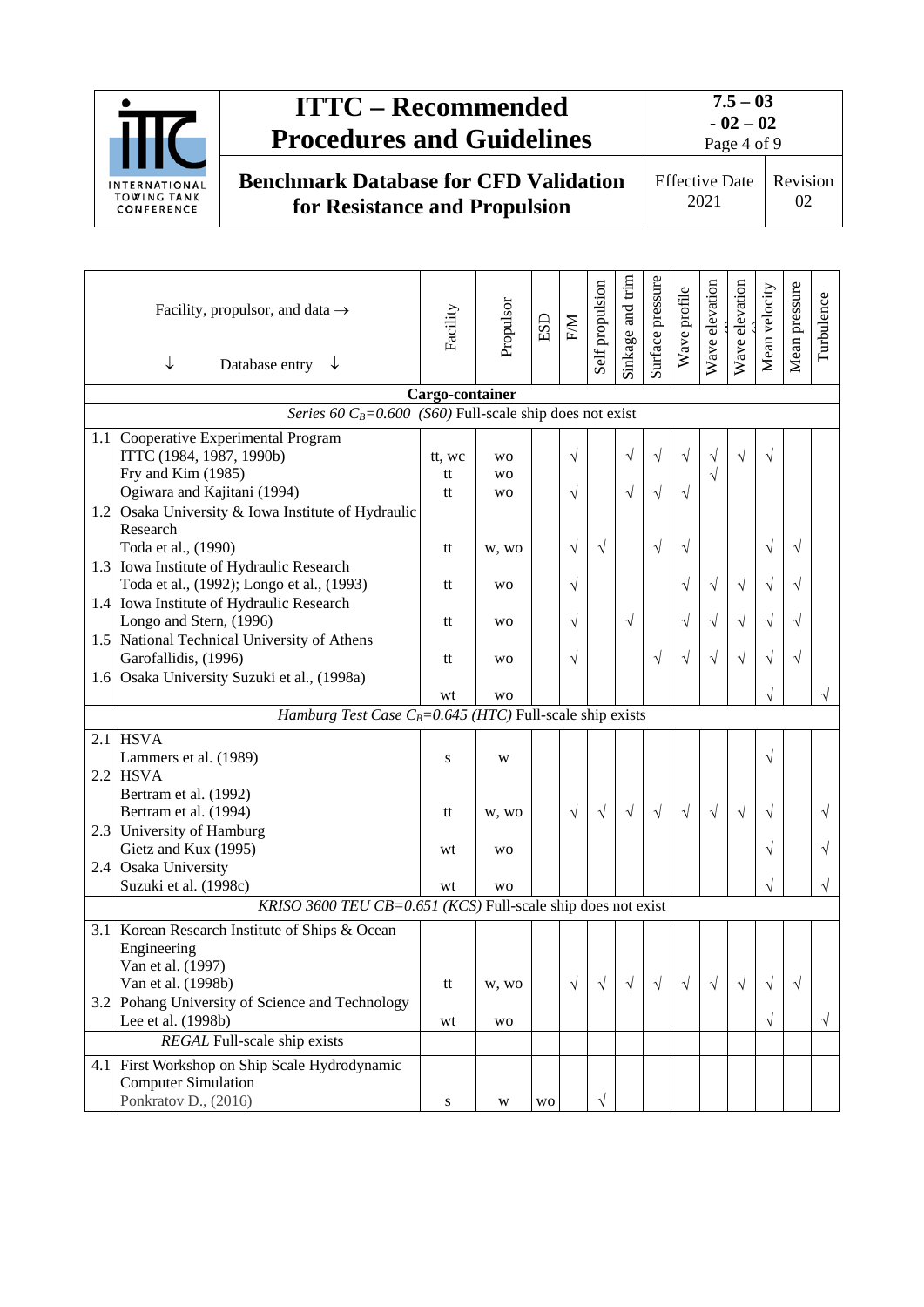

|                                                                                | Facility, propulsor, and data $\rightarrow$<br>↓<br>Database entry                                     | Facility      | Propulsor            | $_{\rm ESD}$ | EM        | Self propulsion | Sinkage and trim | Surface pressure | Wave profile | Wave elevation | Wave elevation | Mean velocity | Mean pressure | Turbulence |
|--------------------------------------------------------------------------------|--------------------------------------------------------------------------------------------------------|---------------|----------------------|--------------|-----------|-----------------|------------------|------------------|--------------|----------------|----------------|---------------|---------------|------------|
| Combatant<br>DTMB model 5415 $C_B=0.506$ (5415) Full-scale ship does not exist |                                                                                                        |               |                      |              |           |                 |                  |                  |              |                |                |               |               |            |
|                                                                                | 4.1 David Taylor Model Basin                                                                           |               |                      |              |           |                 |                  |                  |              |                |                |               |               |            |
|                                                                                | Fry and Kim (1985)<br>Ratcliffe (1998b)<br>4.2 Iowa Institute of Hydraulic Research                    | tt            | $\underline{W}$ , WO |              | $\sqrt{}$ | $\sqrt{ }$      | $\sqrt{ }$       | $\sqrt{ }$       | $\sqrt{ }$   | $\sqrt{ }$     | $\sqrt{ }$     |               | V             |            |
|                                                                                | Longo and Stern (1999)<br>4.3 INSEAN                                                                   | tt            | <b>WO</b>            |              | $\sqrt{}$ |                 | $\sqrt{}$        |                  | V            |                |                | V             | V             |            |
|                                                                                | Avanzini et al. (1998)<br>Olivieri and Penna (1999)                                                    | tt            | <b>WO</b>            |              | $\sqrt{}$ |                 | $\sqrt{}$        | $\sqrt{ }$       | $\sqrt{ }$   | $\sqrt{ }$     | $\sqrt{ }$     | <u>y</u>      | <u>اد</u>     |            |
|                                                                                |                                                                                                        | <b>Tanker</b> |                      |              |           |                 |                  |                  |              |                |                |               |               |            |
|                                                                                | $HSVA$ $CB = 0.850$ (HSVA) Full-scale ship does not exist                                              |               |                      |              |           |                 |                  |                  |              |                |                |               |               |            |
| 5.1                                                                            | University of Hamburg<br>Hoffmann (1976)                                                               | wt            | <b>WO</b>            |              |           |                 |                  |                  |              |                |                |               | V             |            |
|                                                                                | 5.2 University of Hamburg<br>Knaack (1984)<br>Knaack (1990)                                            | wt            | <b>WO</b>            |              |           |                 |                  |                  |              |                |                | $\sqrt{ }$    |               |            |
|                                                                                | Hull-form variation Dyne tanker CB=0.850 (Dyne)                                                        |               |                      |              |           |                 |                  |                  |              |                |                |               |               |            |
|                                                                                | 5.3 University of Hamburg<br>Denker et al. (1992)<br>Knaack (1992)                                     | wt            | <b>WO</b>            |              |           |                 |                  |                  |              |                |                | $\sqrt{ }$    |               |            |
|                                                                                | 5.4 Chalmers University of Technology<br>Lundgren and Åhman (1994)<br>Dyne (1995)                      | tt<br>tt      | <b>WO</b><br>w, wo   |              |           |                 |                  |                  |              |                |                |               |               |            |
|                                                                                | Ryuko-Maru C <sub>B</sub> =0.830 (RM) Full-scale ship does not exist                                   |               |                      |              |           |                 |                  |                  |              |                |                |               |               |            |
| 6.1                                                                            | Ishikawajima-Harima Heavy Industries Co., Ltd.<br>Ogiwara (1994)                                       | s, tt         | w, wo                |              | $\sqrt{}$ |                 |                  |                  |              |                |                | $\sqrt{}$     |               |            |
|                                                                                | 6.2 Osaka University<br>Suzuki et al. (1997)<br>Suzuki et al. (1998c)                                  | wt            | <b>WO</b>            |              |           |                 |                  |                  |              |                |                |               |               |            |
|                                                                                | DAIOH $C_B=0.837$ (DAIOH) Full-scale ship does not exist                                               |               |                      |              |           |                 |                  |                  |              |                |                |               |               |            |
| 7.1                                                                            | Osaka University, Akashi Ship Model Basin, and<br>Nippon Kokan K. K.<br>Tanaka et al. (1984)           |               |                      |              |           |                 |                  |                  |              |                |                |               |               |            |
|                                                                                | Kasahara (1985)                                                                                        | s, tt         | w, wo                |              |           |                 |                  |                  |              |                |                |               |               |            |
|                                                                                | KRISO 300K VLCC C <sub>B</sub> =0.810 (KVLCC) Full-scale ship does not exist                           |               |                      |              |           |                 |                  |                  |              |                |                |               |               |            |
| 8.1                                                                            | Korea Research Institute of Ships & Ocean Engi-<br>neering<br>Van et al. (1998a)<br>Van et al. (1998b) | tt            | w, wo                |              | $\sqrt{}$ | $\sqrt{}$       | $\sqrt{}$        | $\sqrt{ }$       | $\sqrt{}$    | $\sqrt{}$      | $\sqrt{}$      | $\sqrt{ }$    | $\sqrt{ }$    |            |
|                                                                                | Hull-form variation VLCC2 $C_B=0.810$ (KVLCC2)                                                         |               |                      |              |           |                 |                  |                  |              |                |                |               |               |            |
| 8.2                                                                            | Korea Research Institute of Ships & Ocean Engi-<br>neering<br>No reference available                   | tt            | w, wo                |              | $\sqrt{}$ | V               |                  |                  |              |                |                |               |               |            |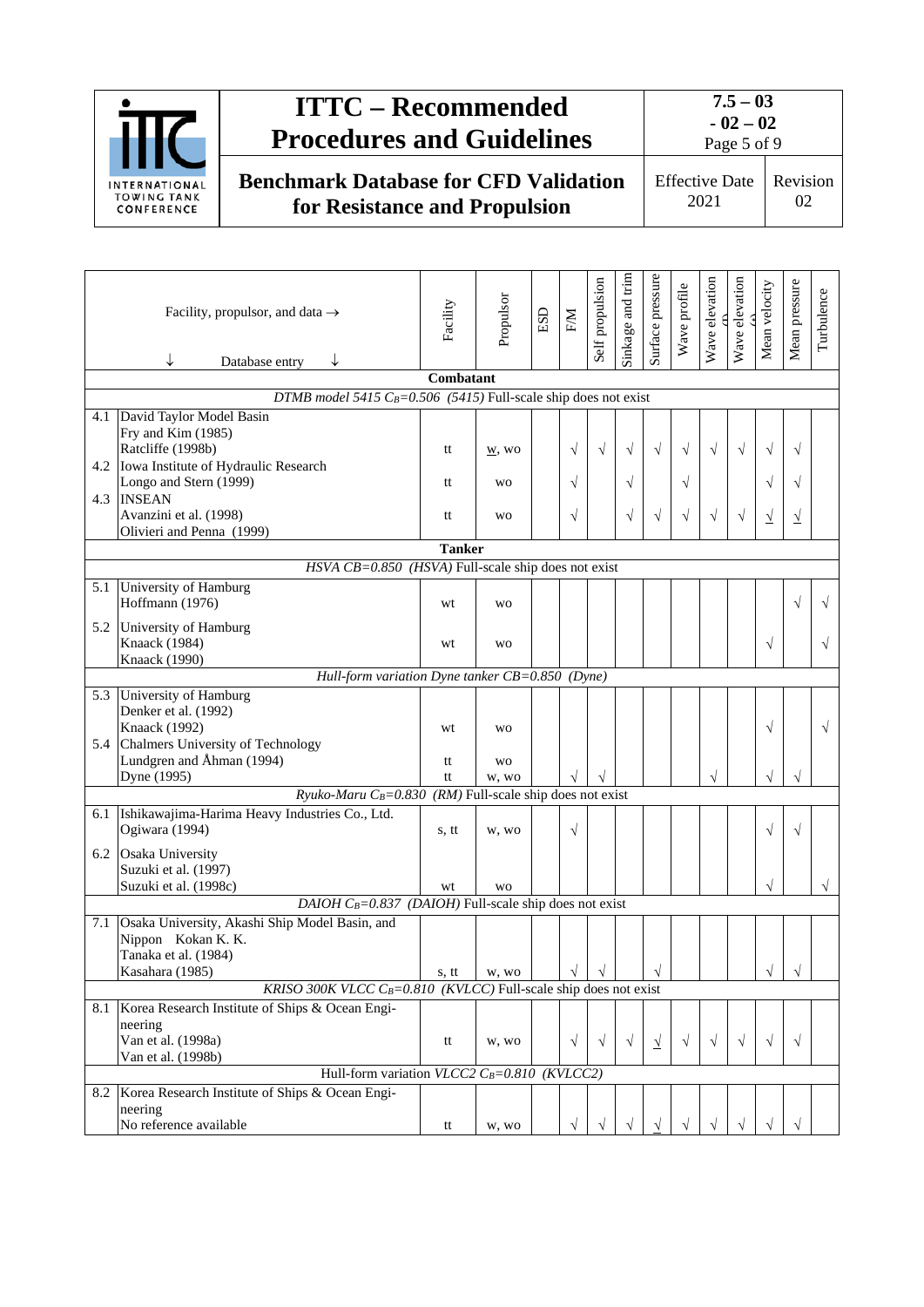

|                     | Facility, propulsor, and data $\rightarrow$<br>Database entry<br>↓<br>V | Facility | Propulsor | ESD       | EM | propulsion<br>Self | trim<br>$\overline{ad}$<br>Sinkage | pressure<br>Surface | profile<br>Wave | $\ominus$<br>elevation<br>Wave | $\oplus$<br>elevation<br>Wave | velocity<br>Mean | Mean pressure | Turbulence |
|---------------------|-------------------------------------------------------------------------|----------|-----------|-----------|----|--------------------|------------------------------------|---------------------|-----------------|--------------------------------|-------------------------------|------------------|---------------|------------|
| <b>Bulk Carrier</b> |                                                                         |          |           |           |    |                    |                                    |                     |                 |                                |                               |                  |               |            |
|                     | Japan Bulk Carrier CB=0.858 (JBC) Full-scale ship does not exist        |          |           |           |    |                    |                                    |                     |                 |                                |                               |                  |               |            |
|                     | 9.1 National Maritime Research Institute                                |          |           | w,        |    |                    |                                    |                     |                 |                                |                               |                  |               |            |
|                     | No reference available                                                  | tt       | w, wo     | WO        | V  | V                  | V                                  |                     | $\sqrt{ }$      | $\mathcal{N}$                  | $\Delta$                      | $\sim$           |               |            |
|                     | 9.2 Osaka University                                                    |          |           | w.        |    |                    |                                    |                     |                 |                                |                               | $\mathcal{N}$    |               |            |
|                     | No reference available                                                  | tt       | w, wo     | WO        | V  | V                  | V                                  |                     |                 |                                |                               |                  |               |            |
|                     | 9.3 Technical University of Hamburg<br>No reference available           | wt       | <b>WO</b> | <b>WO</b> | V  |                    |                                    |                     |                 |                                |                               | $\sqrt{ }$       |               | $\sim$     |

tt, wt, wc, s: Towing tank, wind tunnel, water channel, and sea, respectively

- w, wo: With and without, respectively  $\sqrt{ }$ : Data available
- Data available
- $\sqrt{ }$ : Data under procurement
- NA: Data not available
- %: Percentage range of variable

### <span id="page-5-0"></span>**3. REFERENCES**

- Avanzini, G., Bennedetti, and Penna, R., 1998, "Experimental Evaluation of Ship Resistance for RANS Code Validation," ISOPE '98, Montreal, Canada, May.
- Bertram, V., Chao, K.Y., Lammers, G., and Laudan J., 1994, "Experimental Validation Data of Free-Surface Flows for Cargo Vessels," Proceedings of CFD Workshop Tokyo 1994, Vol. 1, pp. 311-320.
- Bertram, V., Chao, K.Y., Lammers, G., and Laudan J., 1992, "Development and Verification of Numerical Methods for Power Prediction," HSVA Rept. 1579 (in German).
- Denker, J., Knaack, T., and Kux, J., 1992, "Experimental and Numerical Investigations of

HSVA-Tanker 2 Flow Field," Institute of Shipbuilding (IfS) Rept. 521, Uni. Hamburg.

- Dyne, G., 1995, "An Experimental Investigation of the Tanker Model "Dyne" in a Towing Tank," Chalmers University of Technology Rept. CHA/NAVR/-95/0036.
- Fry, D.J. and Kim, Y.H., 1985, "Bow Flow Field of Surface Ships," Proceedings of the 15th ONR Symposium on Naval Hydrodynamics, Hamburg, pp. 319-346.
- Garofallidis, D. A., 1996, " Experimental and Numerical Investigation of the Flow around a Ship Model At Various Froude Numbers Part II: Uncertainty Analysis for Measurements," PhD Thesis, Dept. Of Naval Architecture and Marine Engineering, National Technical University of Athens.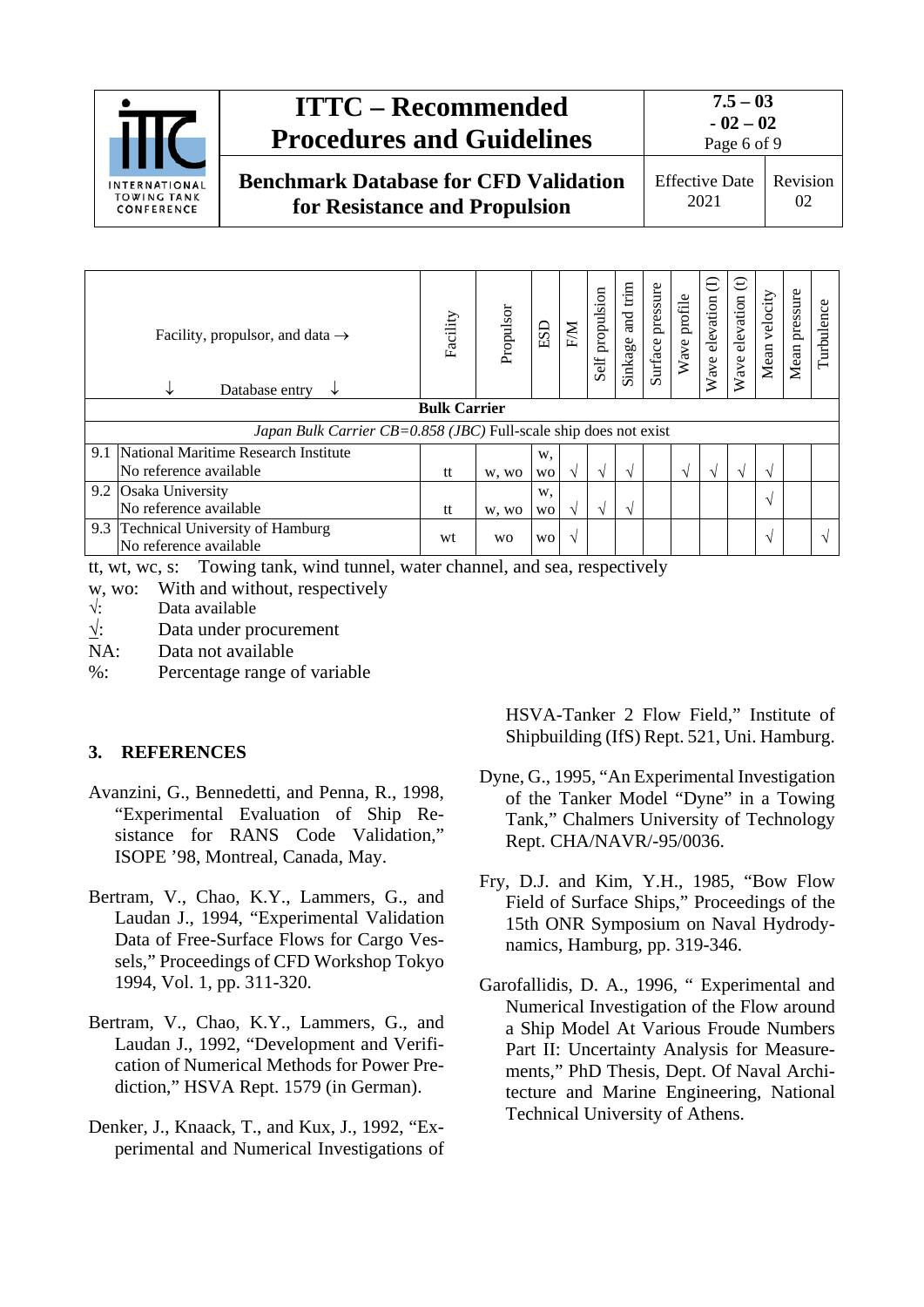

- Gothenburg, 2000, "Gothenburg 2000 Workshop on CFD in Ship Hydrodynamics," [www.iihr.uiowa.edu/gothenburg2000](http://www.iihr.uiowa.edu/gothenburg2000)
- Gietz, U. and Kux, J., 1995, "Flow Investigations on the Hamburg Test Case Model in the Wind Tunnel," Institute of Shipbuilding (Ifs) Rept. 550, Uni. Hamburg (in German).
- Hoffmann, H.P., 1976, "Investigation of 3-Dimensional Turbulent Boundary Layer on a Ship Double Model in Wind Tunnel," Institute of Shipbuilding (IfS) Rept. 343, Uni. Hamburg (in German).
- ITTC, 1984, "Report of the Resistance and Flow Committee,"  $17<sup>th</sup>$  International Towing Tank Conference, Goteborg, Sweden, pp. 75-138.
- ITTC, 1987, "Report of the Resistance and Flow Committee," 18th International Towing Tank Conference, Kobe Japan, pp. 47-95.
- ITTC, 1990, "Report of the Resistance and Flow Committee," 19th International Towing Tank Conference, Madrid, Spain, pp. 55-107.
- ITTC, 1996, "Report of the Resistance and Flow Committee", 21<sup>st</sup>. International Towing Tank Conference, Trondheim, Norway, pp. 439-514.
- Kasahara, Y., 1985, "An Experimental Investigation of the Scale Effect on Nominal and Effective Wake Distribution Using Geosim Models of Two Different Ships," Proceedings 1st Osaka International Colloquium on Ship Viscous Flow, Osaka, Japan, pp. 432- 449.
- Knaack, T., 1984, "Laser Doppler Velocimetry Measurements on a Ship Model in Wind Tunnel," Institute of Shipbuilding (IfS) Rept. 439, Uni. Hamburg (in German).
- Knaack, T., 1990, "LDV-Measurements of Reynolds-Stresses in Wake of a Ship Model in Wind Tunnel," Institute of Shipbuilding (IfS) Rept. 499, Uni. Hamburg (in German).
- Knaack, T., 1992, "Investigation of Structure of Reynolds Tensor Fields in a Three-Dimensional Flow," Institute of Shipbuilding (IfS) Rept. 527, Uni. Hamburg (in German).
- Lammers, G., Laudan, J., and Strohrmann, H., 1989, "Correlation of Wake and Cavitation and their Consequences," HSVA Rept. 1565 (in German).
- Larsson, L., Stern, F., Visnneau, M., Hirata, N., Hino, T., and Kim, J., 2015, A Workshop on CFD in Ship Hydrodynamics, Tokyo
- Lee, J., Lee, S.J., and Van, S.H., 1998, "Wind Tunnel Test on a Double Deck Shaped Ship Model," 3rd International Conference on Hydrodynamics, Seoul, Korea.
- Longo, J., Stern, F., and Toda, Y., 1993, "Mean-Flow Measurements in the Boundary Layer and Wake and Wave Field of a Series 60 *C*B=0.60 Ship Model - Part 2: Scale Effects on Near-Field Wave Patterns and Comparisons with Inviscid Theory," Journal of Ship Research, Vol. 37, No. 1, pp. 16-24.
- Longo, J. and F. Stern, 1996, "Yaw effects on model-scale ship flows," Proceedings of the 21st ONR Symposium on Naval Hydrodynamics, Trondheim, Norway, pp. 312-327.
- Longo, J. and Stern, F., 1999, "Resistance, Sinkage and Trim, Wave Profile, and Nominal Wake and Uncertainty Assessment for DTMB Model 5512," Proceedings 25<sup>th</sup> ATTC, Iowa City, IA.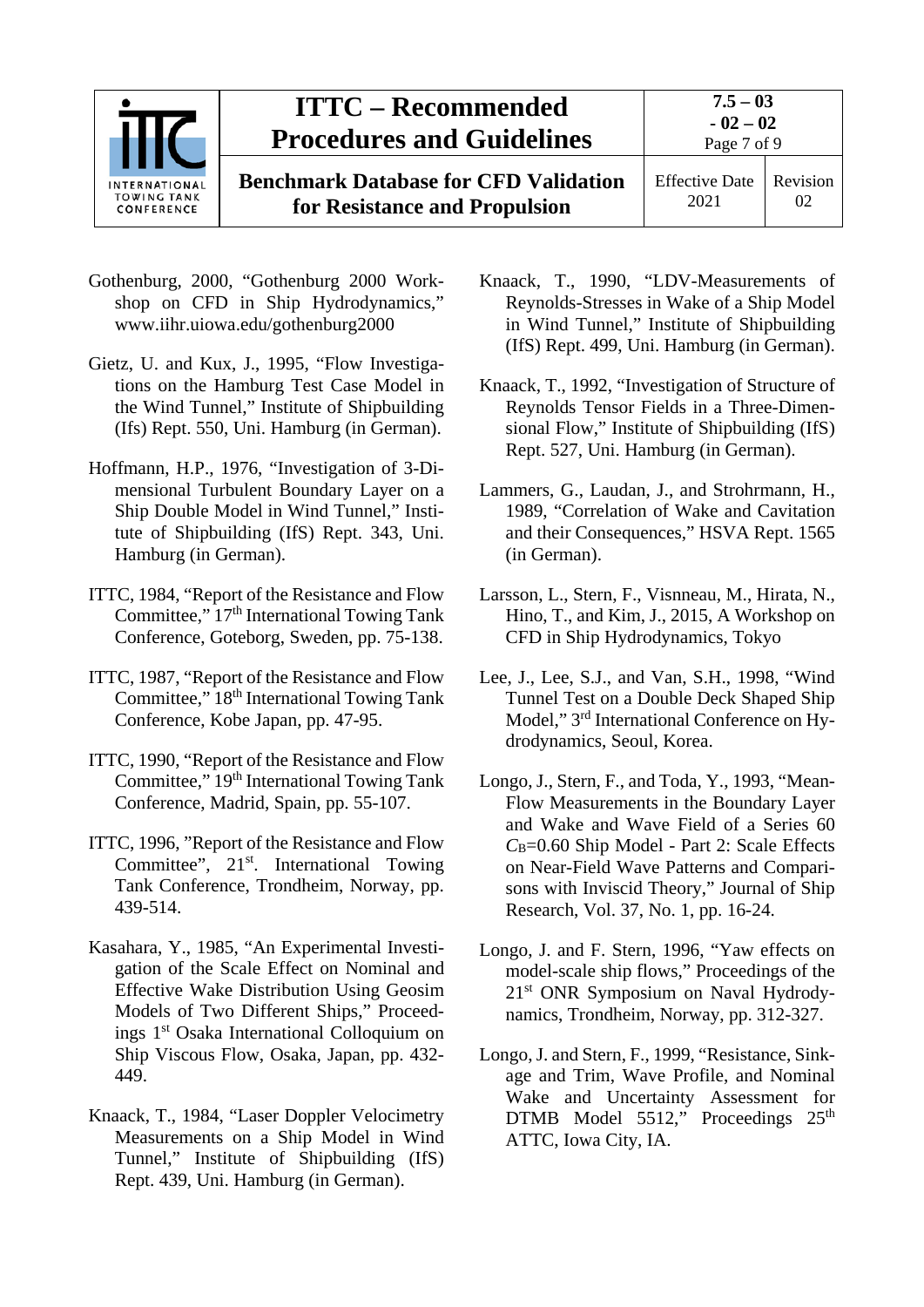

- Lundgren, H. and Ahman, M., G., 1994, "Experimentell och numerisk bestamning av vagmotstand for ett tankfartyg (Dyne tankern)," Chalmers University of Technology Rept. X-94/58 (in Swedish).
- Marvin, J.G., 1995, "Dryden Lectureship in Research: Perspectives on Computational Fluid Dynamics Validation," AIAA J., Vol. 33, No. 10, pp. 1778-1787.
- Ogiwara, S., 1994, "Stern Flow Measurements for the Tanker 'Ryuko-Maru' in Model Scale, Intermediate Scale, and Full Scale Ships," Proceedings of CFD Workshop Tokyo 1994, Vol. 1, pp. 341-349.
- Ogiwara, S. and Kajitani, H., 1994, "Pressure Distribution on the Hull Surface of Series 60 (*C*B=0.60) Model," Proceedings of CFD Workshop Tokyo 1994, Vol. 1, pp. 350-358.
- Olivieri, A. and Penna, R., 1999, "Uncertainty Assessment in Wave Elevation Measurements," ISOPE '99, Brest, France, June.
- Ponkratov, D., (2016), The workshop in ship scale computer simulations, Proceedings, Lloyd's Register, Southampton, UK. [Online]. Available at https://info.lr.org/CFDworkshop (Accessed 5 February 2018).

Ratcliffe, T., 1998, [http://www50.dt.navy.mil/5415/.](http://www50.dt.navy.mil/5415/)

Stern, F., Longo, J., Maksoud, M., and Suzuki, T., 1998, "Evaluation of Surface-Ship Resistance and Propulsion Model-Scale Database for CFD Validation," 1<sup>st</sup> Symposium on Marine Applications of Computational Fluid Dynamics, McLean, VA, 19-21 May (also see [www.iihr.uiowa.edu/gothenburg2000\)](http://www.iihr.uiowa.edu/gothenburg2000).

- Suzuki, H., Miyazaki, S., Suzuki, T., and Matsumura, K., 1998a, "Turbulence Measurements in Stern Flow Field of Two Ship Models," Proceedings 3rd Osaka Colloquium on Advanced CFD Applications to Ship Flow and Hull Form Design, Osaka, Japan.
- Suzuki, H., Suzuki, T., and Miyazaki, S., 1998b, "Turbulence Measurements in Stern Flow Field of a Ship Model–Series 60, C<sub>B</sub>=0.60– ," Journal of Kansai Society of Naval Architects, No. 227, pp. 29-40 (in Japanese).
- Suzuki, H., Suzuki, T., Miyazaki, S. and Matsumura, K., 1998c, "Turbulence Measurements in Stern Flow Field of Two Ship Models–Ryuko-Maru and Hamburg Test Case–," Proceedings of the Kansai Society of Naval Architects, No. 10, pp. 1-4.
- Tanaka, I., Suzuki, T., Himeno, Y., Takahei, T., Tsuda, T., Sakao, M., Yamazaki, Y., Kasahara, Y., and Takagi, M., 1984, "Investigation of Scale Effects on Wake Distribution Using Geosim Models," J. Kansai Soc. N.A., Japan, No. 192, pp. 103-120.
- Toda, Y., Stern, F., Tanaka, I., and Patel, V.C., 1990, "Mean-Flow Measurements in the Boundary Layer and Wake of a Series 60 *C*B=0.60 Model Ship With and Without Propeller," Journal of Ship Research, Vol. 34, No. 4, pp. 225-252.
- Toda, Y., Stern, F., and Longo, J., 1992, "Mean-Flow Measurements in the Boundary Layer and Wake and Wave Field of a Series 60 *C*B=0.60 Ship Model - Part 1: Froude Numbers 0.16 and 0.316," Journal of Ship Research, Vol. 36, No. 4, pp. 360-377.